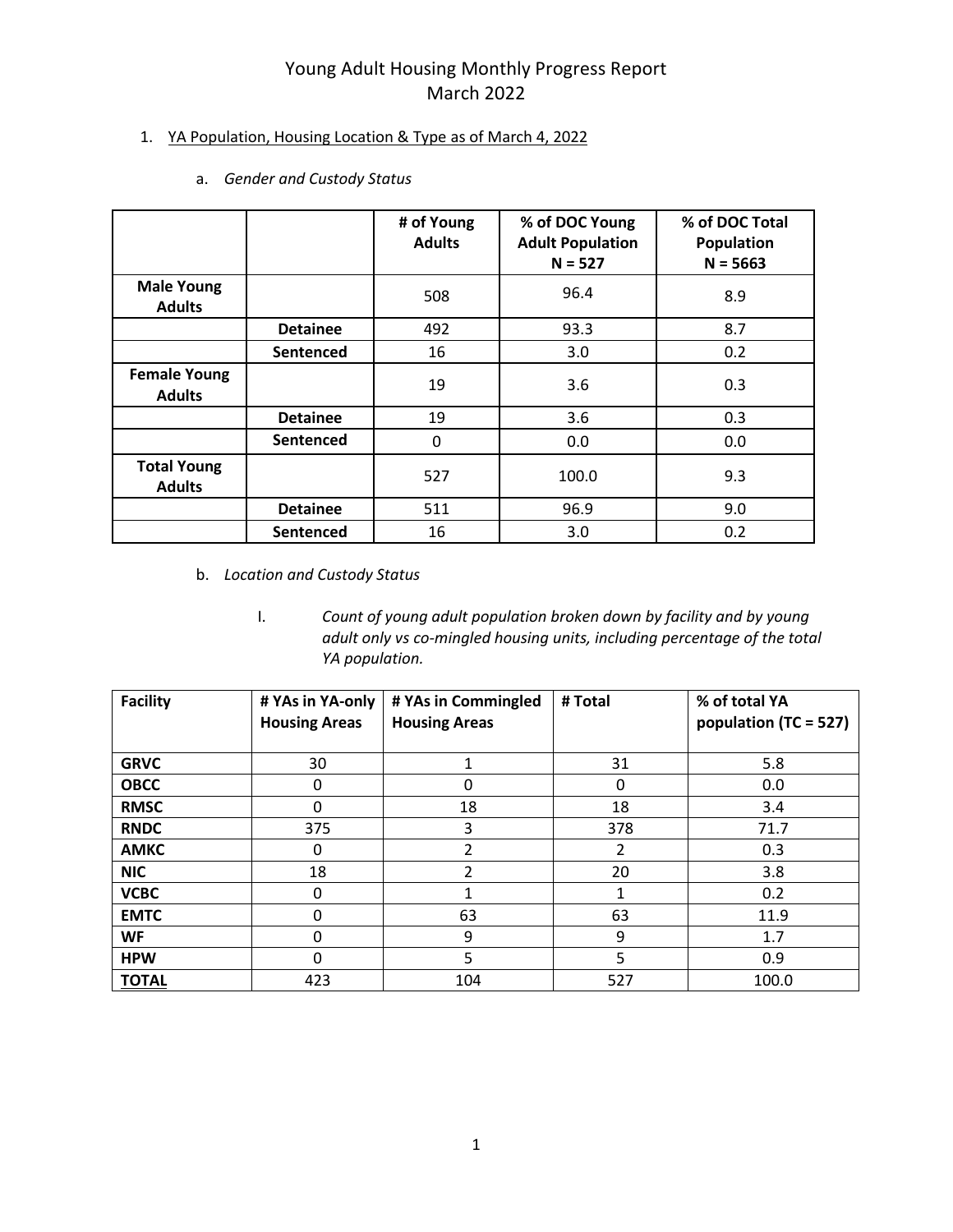| <b>Classification</b><br>Level <sup>1</sup> | High | Medium-High | <b>Medium-Low</b> | Low |
|---------------------------------------------|------|-------------|-------------------|-----|
| # of Detainee                               | 255  | 72          | 31                | 49  |
| <b>Young Adults</b>                         |      |             |                   |     |
| # of Sentenced                              | 5    | 3           | 3                 | 4   |
| <b>Young Adults</b>                         |      |             |                   |     |
| Total # of Young                            | 260  | 75          | 34                | 53  |
| <b>Adults</b>                               |      |             |                   |     |

*c. Breakdown of classification levels for all young adults in YA only housing units.*

*d. Breakdown of classification levels for all young adults in commingled housing units.*

| <b>Classification</b><br>Level $^2$ | High | Medium-High | <b>Medium-Low</b> | Low |
|-------------------------------------|------|-------------|-------------------|-----|
| # of Detainee                       | 23   | 5           | 12                | 45  |
| <b>Young Adults</b>                 |      |             |                   |     |
| # of Sentenced                      | 0    |             | 0                 | O   |
| <b>Young Adults</b>                 |      |             |                   |     |
| Total # of Young                    | 23   | 6           | 12                | 45  |
| <b>Adults</b>                       |      |             |                   |     |

*e. Provide the number of young adults in CAPS, PACE, and Detox, and Mental Observation housing units.<sup>3</sup>*

| Unit                        | <b>CAPS</b> | <b>PACE</b> | <b>Detox</b> | <b>Mental</b><br><b>Observation</b> |
|-----------------------------|-------------|-------------|--------------|-------------------------------------|
| # of Young<br><b>Adults</b> |             |             | U            | 20                                  |

*f. Number of young adults in TRU, SCHU, Secure, ESH<sup>4</sup>*

| Unit          | <b>TRU</b> | <b>SCH</b> | <b>Secure</b> | <b>ESH</b> |
|---------------|------------|------------|---------------|------------|
| # of Young    |            |            | 1 E<br>∸∸     | 14         |
| <b>Adults</b> |            |            |               |            |

<sup>&</sup>lt;sup>1</sup> These numbers do not include female young adults who are not classified by this system.

 $2$  These numbers do not include female young adults who are not classified by this system.

<sup>&</sup>lt;sup>3</sup> There is a continuing variance in place enabling the ongoing placement of young adults in specialized mental health units that are commingled with adults.

<sup>&</sup>lt;sup>4</sup> This number does not include young adults housed in West Facility due to having a communicable disease.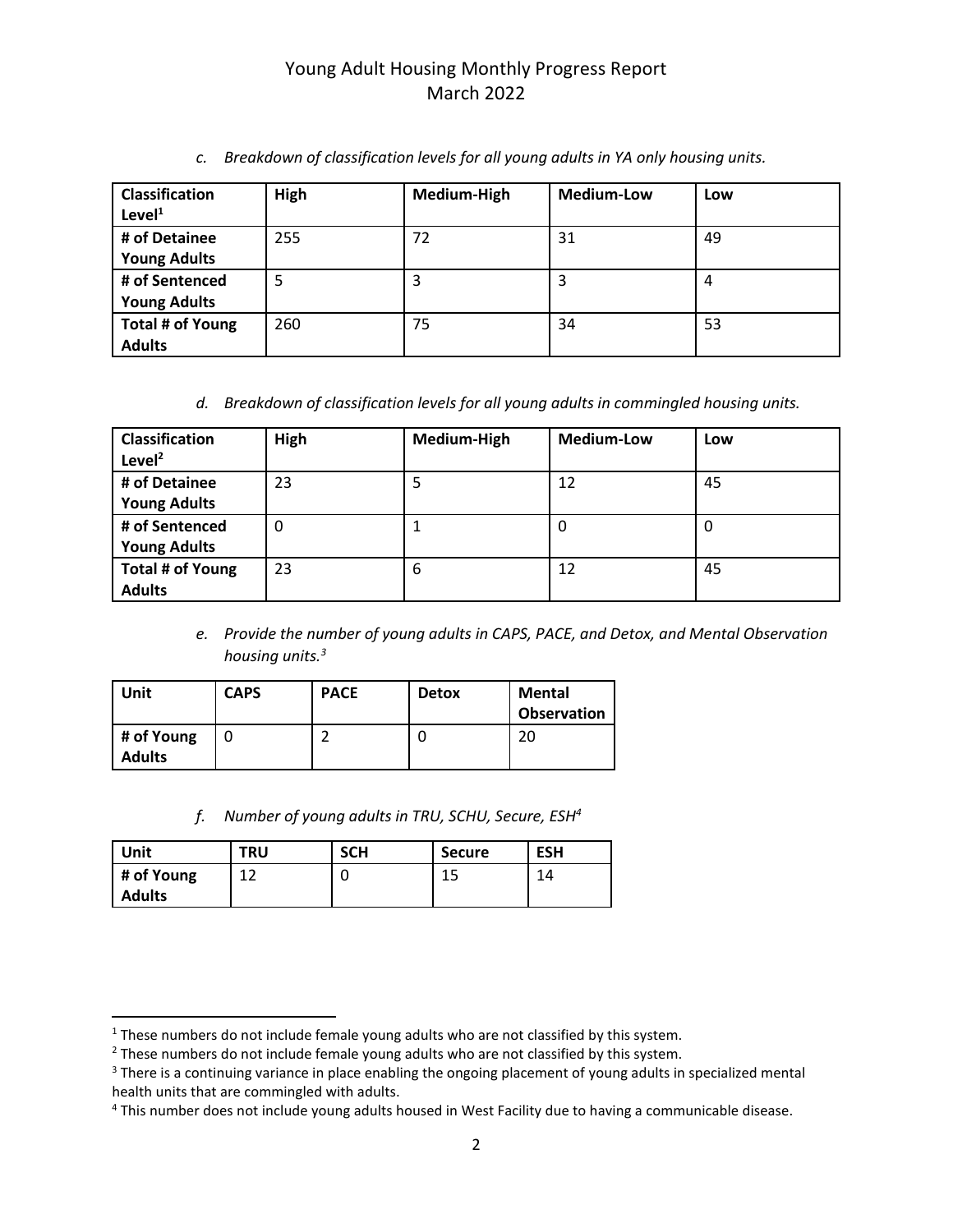| <b>Classification Level</b> | High | Medium-High | <b>Medium-Low</b> | Low |
|-----------------------------|------|-------------|-------------------|-----|
| <b>TRU</b>                  | 11   | J           |                   |     |
| <b>SCH</b>                  |      | U           |                   |     |
| <b>Secure</b>               | 14   |             |                   |     |
| <b>ESH</b>                  | 13   |             |                   |     |

*g. Number of young adults in TRU, SCH, Secure, ESH (by classification level).<sup>5</sup>*

*h. Active Young Adult only housing areas (by facility)*

| <b>Facility</b> | # of YA Houses (active) |
|-----------------|-------------------------|
| <b>GRVC</b>     | 2                       |
| <b>OBCC</b>     | 0                       |
| <b>RMSC</b>     | 0                       |
| <b>RNDC</b>     | 30                      |
| <b>AMKC</b>     | 0                       |
| <b>NIC</b>      | 3                       |
| <b>EMTC</b>     |                         |

### *2.* Staff Training:

- *a. YA focused trainings currently offered by the Department:*
	- *Direct Supervision*

### *b. Direct Supervision – Percentages of staff trained by facility:*

| <b>Uniform</b>                                                          | <b>AMKC</b> | <b>EMTC</b> | <b>OBCC</b> | <b>RNDC</b> | <b>RMSC</b> |
|-------------------------------------------------------------------------|-------------|-------------|-------------|-------------|-------------|
| <b>Total Active Employees</b>                                           | 1379        | 288         | 409         | 927         | 436         |
| <b>Total Active Employees Never</b><br><b>Trained</b>                   | 557         | 73          | 160         | 29          | 148         |
| % Never Trained                                                         | 40.39%      | 25.34%      | 39.11%      | 3.12%       | 33.94%      |
| <b>Total Active Employees Have Been</b><br><b>Trained and Qualified</b> | 822         | 215         | 249         | 898         | 288         |
| % Trained and Qualified                                                 | 59.60%      | 74.65%      | 60.88%      | 96.87%      | 66.05%      |

Please note, there is no expiration time for Direct Supervision qualification.

### *c. Direct Supervision - Percentages of staff trained Department-wide:*

| DOC (Department-Wide) Training                                          | Number/Percentage |
|-------------------------------------------------------------------------|-------------------|
| <b>Total Active Uniformed Employees</b>                                 | 7620              |
| <b>Total Active Uniformed Employees Never Trained</b>                   | 3780              |
| % Never Trained                                                         | 49.60%            |
| <b>Total Active Uniformed Employees Have Been Trained and Qualified</b> | 3840              |
| % Trained and Qualified                                                 | 50.39%            |

<sup>5</sup> This number does not include young adults housed in West Facility due to having a communicable disease.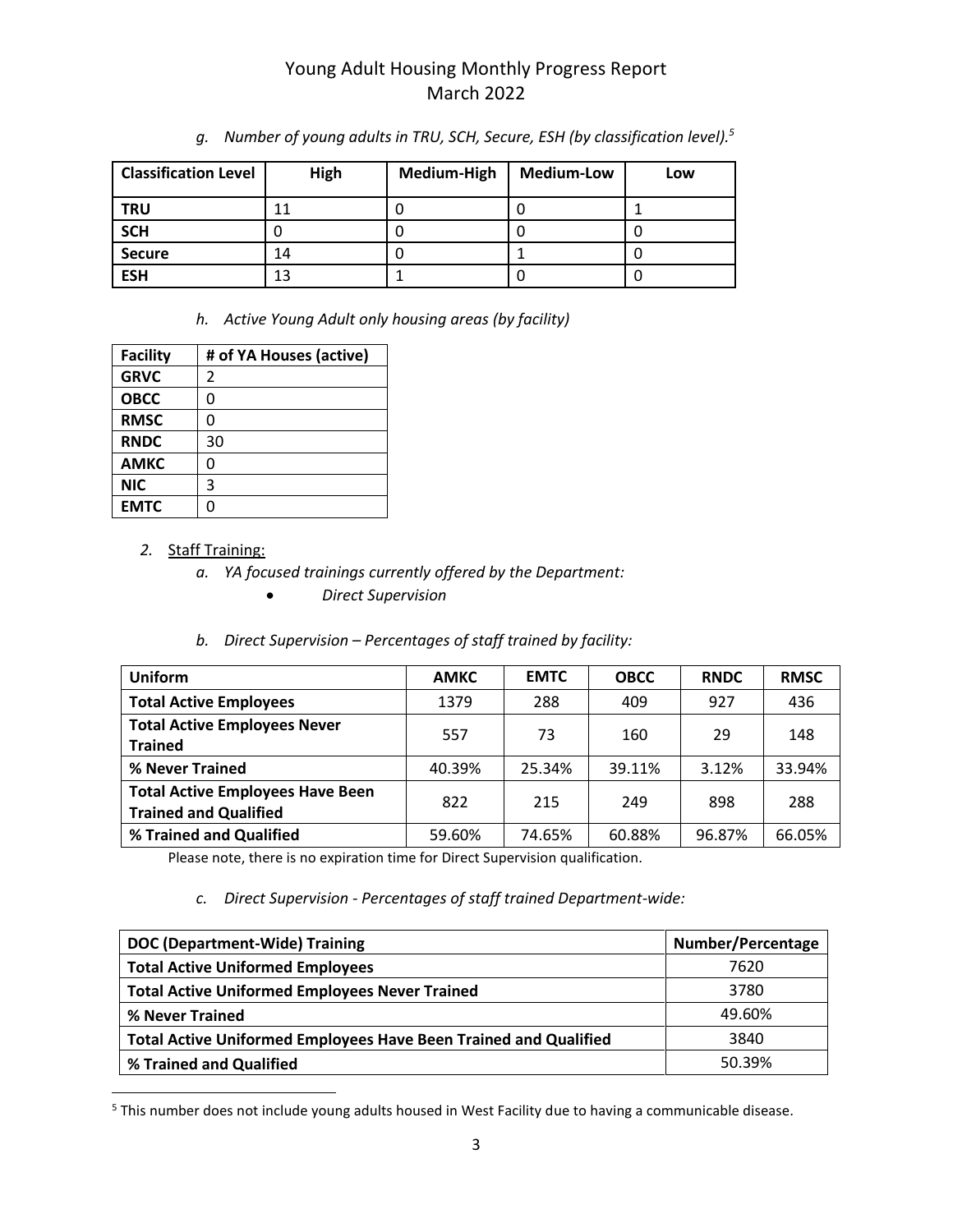Please note, there is no expiration time for Direct Supervision qualification.

- *3.* Programming:
	- *a. Workforce Development Programs*

| <b>WORKFORCE</b><br><b>DEVELOPMENT PROGRAM</b><br><b>COMPONENTS<sup>6</sup></b> | # OF<br><b>SESSIONS</b> | <b>TOTAL # OF</b><br>PARTICIPANTS <sup>7</sup> | <b>AVAILABLE #</b><br>OF<br><b>PARTICIPANTS</b> | <b>AVERAGE#</b><br>ΟF<br><b>PARTICIPANTS</b> | <b>PARTICIPATION</b><br><b>RATE</b> |
|---------------------------------------------------------------------------------|-------------------------|------------------------------------------------|-------------------------------------------------|----------------------------------------------|-------------------------------------|
| <b>Barbering</b>                                                                | 11                      | 47                                             | 47                                              |                                              | 100%                                |
| <b>Barista</b>                                                                  | 3                       | 11                                             | 12                                              |                                              | 92%                                 |
| <b>Driving Simulator</b>                                                        | 26                      | 91                                             | 91                                              |                                              | 100%                                |
| 4HR OSHA Flagger                                                                | 3                       | 26                                             | 26                                              | 9                                            | 100%                                |
| <b>4HR Supported Scaffold</b>                                                   |                         | 6                                              | 6                                               | b                                            | 100%                                |
| CPR/First Aid/AED                                                               |                         | 12                                             | 12                                              | h                                            | 100%                                |

#### *b. Young Adult Programming*

| <b>SELF-GUIDED PACKAGES</b>              | <b># OF TIMES DELIVERED</b> | <b># OF SELF-GUIDED</b><br><b>PACKAGES DELIVERED</b> | <b>AVERAGE # OF PACKAGES</b><br><b>PER DELIVERY</b> |
|------------------------------------------|-----------------------------|------------------------------------------------------|-----------------------------------------------------|
| Distribution of Self-Guided<br>Materials | 55                          | 406                                                  |                                                     |

| <b>PROGRAM</b>                    | # OF            | <b>TOTAL # OF</b>    | <b>AVAILABLE # OF</b> | <b>AVERAGE # OF</b> | <b>PARTICIPATION</b> |
|-----------------------------------|-----------------|----------------------|-----------------------|---------------------|----------------------|
| <b>COMPONENTS<sup>8</sup></b>     | <b>SESSIONS</b> | <b>PARTICIPATION</b> | <b>PARTICIPANTS</b>   | <b>PARTICIPANTS</b> | <b>RATE</b>          |
| Anger Management                  | 69              | 300                  | 652                   | 4                   | 46%                  |
| Anti Violence/Culture             | 21              | 118                  | 202                   | 6                   | 58%                  |
| Art Therapy                       | 6               | 20                   | 20                    | 3                   | 100%                 |
| <b>Arts Programming</b>           | 27              | 147                  | 317                   | 5                   | 46%                  |
| CBT: Thinking for a               | $\overline{2}$  |                      | 16                    | 8                   | 100%                 |
| Change                            |                 | 16                   |                       |                     |                      |
| <b>Community Meeting</b>          | 37              | 196                  | 420                   | 5                   | 47%                  |
| <b>Conflict Resolution</b>        | 47              | 160                  | 534                   | 3                   | 30%                  |
| <b>Conflict Resolution: Self-</b> | 3               | 25                   | 25                    | 8                   | 100%                 |
| Guided                            |                 |                      |                       |                     |                      |
| Coping Skills/Adversity           | 21              | 79                   | 251                   | 4                   | 31%                  |
| <b>Creative Arts</b>              | 21              | 81                   | 170                   | 4                   | 48%                  |
| <b>Dialectical Behavioral</b>     | 97              | 693                  | 1,159                 | 7                   | 60%                  |
| Therapy                           |                 |                      |                       |                     |                      |

<sup>&</sup>lt;sup>6</sup> These in-person courses are provided in a safe manner consistent with social distancing guidelines. In accordance with the COVID-19 protocols provided to the Department by DOHMH & CHS, individuals from one housing area are served at a time.

 $^7$  The total # of participants is not the total # of unique individuals, but represents the total # of participations in each component.

<sup>&</sup>lt;sup>8</sup> These in-person programs are afforded in the housing areas in a safe manner consistent with social distancing guidelines and staff wear appropriate personal protective. Please note that maximum capacity for these courses vary based on the type of housing area and the needs of the young adults.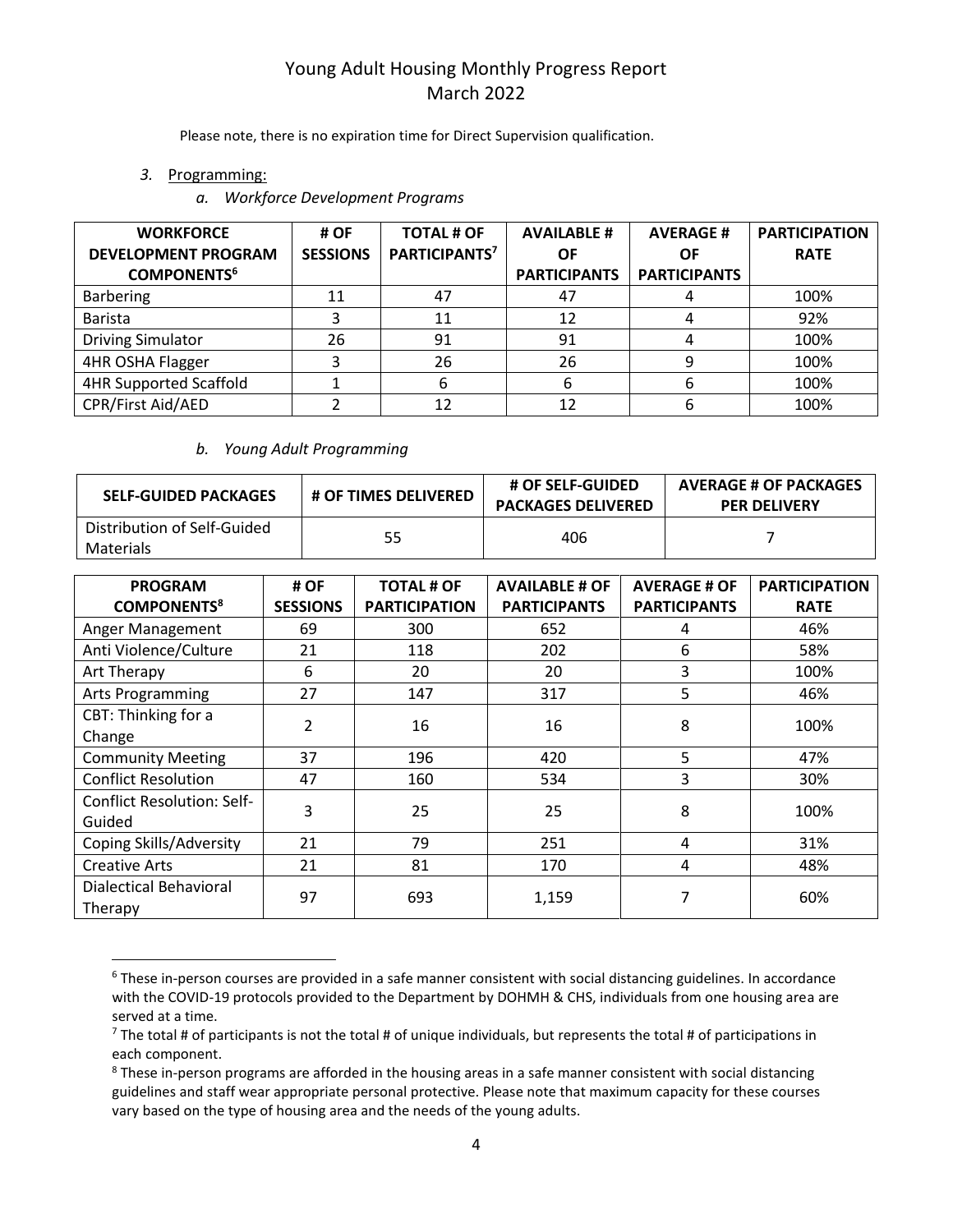| <b>Dialectical Behavioral</b>  |                |                         |                |                |      |
|--------------------------------|----------------|-------------------------|----------------|----------------|------|
| Therapy - Distress             | $\mathbf{1}$   | 4                       | 9              | 4              | 44%  |
| Tolerance                      |                |                         |                |                |      |
| <b>Dialectical Behavioral</b>  |                |                         |                |                |      |
| Therapy - Emotional            | $\mathbf{1}$   | 3                       | 8              | 3              | 38%  |
| Regulation                     |                |                         |                |                |      |
| <b>Dialectical Behavioral</b>  | $\overline{2}$ | 5                       | 19             | 3              | 26%  |
| Therapy - Mindfulness          |                |                         |                |                |      |
| <b>Emotional Regulation</b>    | $\mathbf{1}$   | $\overline{\mathbf{4}}$ | $\overline{4}$ | 4              | 100% |
| Entrepreneurship               | $\overline{7}$ | 29                      | 59             | $\overline{4}$ | 49%  |
| <b>Financial Literacy</b>      | $\mathbf{1}$   | 3                       | 3              | 3              | 100% |
| <b>Goal Setting</b>            | 105            | 389                     | 983            | $\overline{4}$ | 40%  |
| Group                          | 29             | 198                     | 466            | $\overline{7}$ | 42%  |
| <b>Group Therapy</b>           | 5              | 38                      | 105            | 8              | 36%  |
| <b>Health and Hygiene</b>      | $\overline{7}$ | 10                      | 117            | $\mathbf{1}$   | 9%   |
| <b>Healthy Relationship</b>    | 49             | 193                     | 495            | $\overline{4}$ | 39%  |
| <b>Individual Counseling</b>   | 110            | 402                     | 954            | $\overline{4}$ | 42%  |
| <b>Individual Support Plan</b> | $\overline{2}$ | $\overline{2}$          |                | $\mathbf{1}$   | 100% |
| (ISP)                          |                |                         | $\overline{2}$ |                |      |
| Interactive Journaling         | 22             | 35                      | 259            | $\overline{2}$ | 14%  |
| Interpersonal Skill            | 44             | 248                     | 550            | 6              | 45%  |
| Development                    |                |                         |                |                |      |
| Leadership                     | 34             | 134                     | 312            | 4              | 43%  |
| Development                    |                |                         |                |                |      |
| Life Skills                    | 16             | 28                      | 138            | $\overline{2}$ | 20%  |
| Literacy Assistance            | 16             | 116                     | 174            | $\overline{7}$ | 67%  |
| <b>Mural Making</b>            | 5              | 20                      | 26             | $\overline{4}$ | 77%  |
| <b>Problem Solving Skills</b>  | 5              | 47                      | 70             | 9              | 67%  |
| Re-entry Workshop              | 14             | 43                      | 157            | 3              | 27%  |
| <b>Social Services</b>         | 4              | 6                       | 38             | $\overline{2}$ | 16%  |
| <b>Stress Management</b>       | $\mathbf{1}$   | $\mathbf{1}$            | 11             | $\mathbf{1}$   | 9%   |
| <b>Structured Recreation</b>   | 126            | 296                     | 1,331          | $\overline{2}$ | 22%  |
| <b>Substance Abuse</b>         | 8              | 13                      | 127            | $\overline{2}$ | 10%  |
| <b>Support Team Meeting</b>    | 102            | 611                     | 745            | 6              | 82%  |
| Yoga                           | 9              | 63                      | 70             | $\overline{7}$ | 90%  |
| Young Men's Work               | $\mathbf{1}$   | $\overline{2}$          | 3              | $\overline{2}$ | 67%  |
| <b>Youth Communication</b>     | 18             | 65                      | 109            | $\overline{4}$ | 60%  |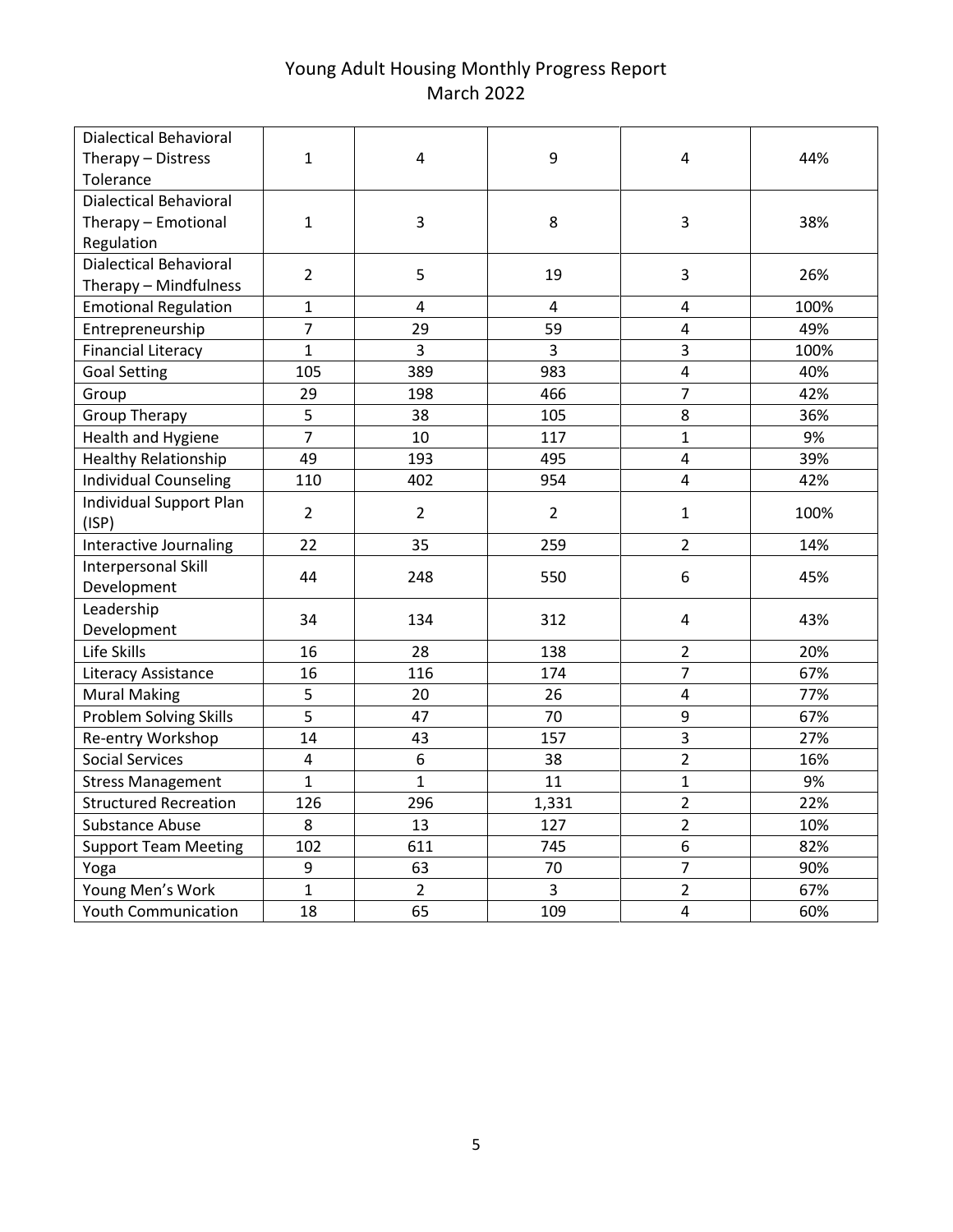- *c. Overview of commingled programming:*
	- I. **Internal:** DOC-led programming is designed to provide group facilitation, individualized counseling, and structured leisure time activities promoting critical thinking and positive behavioral change. During the height of the pandemic, the Department revised programming services to include the provision of social services via requests slips and the development of self-guided packages, which has content such as activity packets, interactional journaling, and evidence-based curriculum worksheets, in addition to in-person programming. Beginning in Fall 2020, DOC staff resumed in-person programming.
	- II. **External:** DOC partners with seven nonprofit organizations to support incarcerated individuals pre and post release. During the height of the pandemic, the Department worked with providers to implement socially distant programming and have collaborated to develop and distribute curriculum and activity packages, ensure individuals are offered assistance with discharge planning, and provide post-release support to individuals. The Department resumed external programming in late January 2022 following a temporary suspension under the guidance of DOHMH & CHS in December 2021.

| <b>Facility</b> | # of<br><b>Classes</b><br><b>Offered</b> | Total # of<br><b>Participants</b> | <b>Available #</b><br>of<br><b>Participants</b> | Average # of<br><b>YA Participants</b> | Participation<br>Rate | <b>Topic</b>                                |
|-----------------|------------------------------------------|-----------------------------------|-------------------------------------------------|----------------------------------------|-----------------------|---------------------------------------------|
|                 | $\overline{2}$                           | $\overline{7}$                    | 52                                              | 4                                      | 13%                   | Program<br>Orientation                      |
| <b>AMKC</b>     | 10                                       | 59                                | 239                                             | 6                                      | 25%                   | <b>Stress</b><br>Management                 |
|                 | $\overline{2}$                           | 15                                | 51                                              | 8                                      | 29%                   | Trauma-focused<br>(e.g., Seeking<br>Safety) |
|                 | $\mathbf{1}$                             | $\overline{7}$                    | 21                                              | $\overline{7}$                         | 33%                   | Entrepreneurship                            |
|                 | $\overline{2}$                           | 15                                | 40                                              | 8                                      | 38%                   | Life skills                                 |
| <b>NIC</b>      | $\overline{2}$                           | 15                                | 44                                              | 8                                      | 34%                   | Reentry<br>workshop                         |
|                 | $\overline{2}$                           | 14                                | 42                                              | 14                                     | 33%                   | Relapse<br>Prevention                       |
| <b>RMSC</b>     | 5                                        | 28                                | 29                                              | 7                                      | 97%                   | Interpersonal<br>Skill<br>Development       |
|                 | $\mathbf{1}$                             | 5                                 | 25                                              | 5                                      | 20%                   | <b>Creative Arts</b>                        |
| <b>RNDC</b>     | 1                                        | 0                                 | 0                                               | 0                                      | 0%                    | Interpersonal<br>Skill<br>Development       |

*d. External Programming for young adults in commingled units*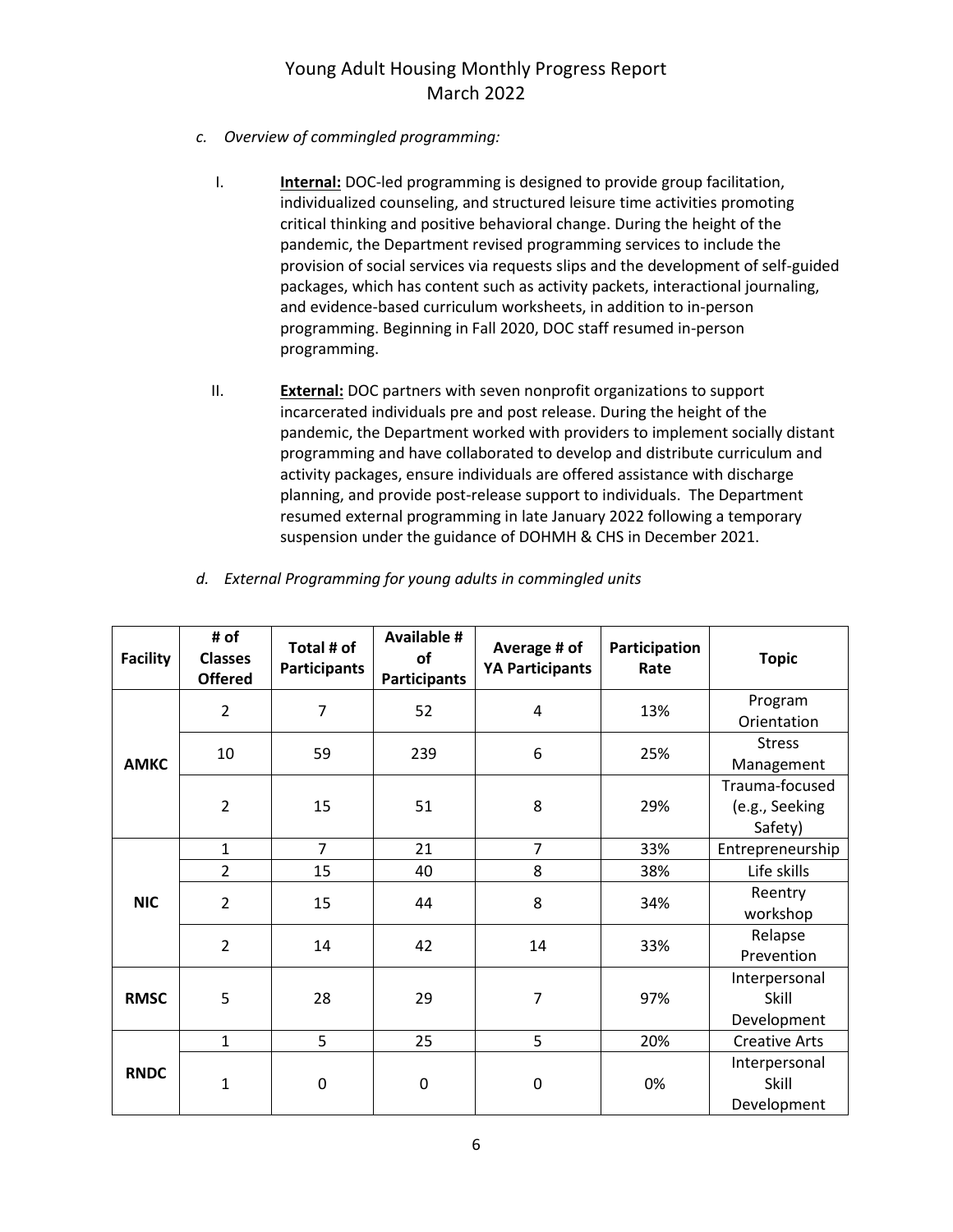| 16 | 182 | 723 | 14 | 25% | Life skills             |
|----|-----|-----|----|-----|-------------------------|
|    |     | 13  |    | 54% | <b>Physical Fitness</b> |
| 13 | 164 | 561 | 18 | 29% | Reentry<br>workshop     |

### *e. Internal Programming for young adults in commingled units*

| <b>Facility</b> | # of<br><b>Classes</b><br><b>Offered</b> | Total # of<br><b>Participants</b> | <b>Available #</b><br>οf<br><b>Participants</b> | Average # of<br><b>YA Participants</b> | Participation<br>Rate | <b>Topic</b>             |
|-----------------|------------------------------------------|-----------------------------------|-------------------------------------------------|----------------------------------------|-----------------------|--------------------------|
| <b>AMKC</b>     | 8                                        | 36                                | 138                                             | 5                                      | 26%                   | <b>Social Services</b>   |
| <b>GRVC</b>     | 6                                        | 9                                 | 166                                             | 2                                      | 5%                    | Individual<br>Counseling |
|                 | 7                                        | 6                                 | 178                                             |                                        | 3%                    | <b>Social Services</b>   |
| <b>RMSC</b>     | 27                                       | 134                               | 188                                             | 5                                      | 71%                   | Individual<br>Counseling |
|                 | 21                                       | 57                                | 463                                             | 3                                      | 12%                   | <b>Social Services</b>   |
| <b>RNDC</b>     | 21                                       | 24                                | 948                                             |                                        | 3%                    | <b>Social Services</b>   |
| <b>VCBC</b>     | 16                                       | 64                                | 677                                             | 4                                      | 9%                    | <b>Social Services</b>   |

*f. Structured Recreation in commingled units*

| <b>Facility</b> | # of<br><b>Classes</b><br><b>Offered</b> | Total # of<br><b>Participants</b> | Available # of<br><b>Participants</b> | Average # of<br>YA<br><b>Participants</b> | Participation<br>Rate |
|-----------------|------------------------------------------|-----------------------------------|---------------------------------------|-------------------------------------------|-----------------------|
| <b>AMKC</b>     | 11                                       | 100                               | 100                                   |                                           | 100%                  |
| <b>GRVC</b>     | 3                                        | 8                                 | 8                                     | 3                                         | 100%                  |
| <b>NIC</b>      | 4                                        | 29                                | 29                                    |                                           | 100%                  |
| <b>RNDC</b>     |                                          | 71                                | 71                                    | 10                                        | 100%                  |
| <b>VCBC</b>     | 4                                        | 37                                | 37                                    |                                           | 100%                  |

*g. Fine and Performing Arts in commingled units*

| <b>Facility</b> | # of<br><b>Classes</b><br><b>Offered</b> | Total # of<br><b>Participants</b> | Available # of<br><b>Participants</b> | Average # of<br>YΑ<br><b>Participants</b> | Participation<br>Rate |
|-----------------|------------------------------------------|-----------------------------------|---------------------------------------|-------------------------------------------|-----------------------|
| <b>NIC</b>      |                                          | 23                                | 60                                    |                                           | 38%                   |
| <b>RMSC</b>     | 25                                       | 213                               | 457                                   | 13                                        | 47%                   |
| <b>RNDC</b>     |                                          | 12                                | 11                                    | 12                                        | 109%                  |
| <b>VCBC</b>     |                                          | 13                                | 35                                    | 13                                        | 37%                   |